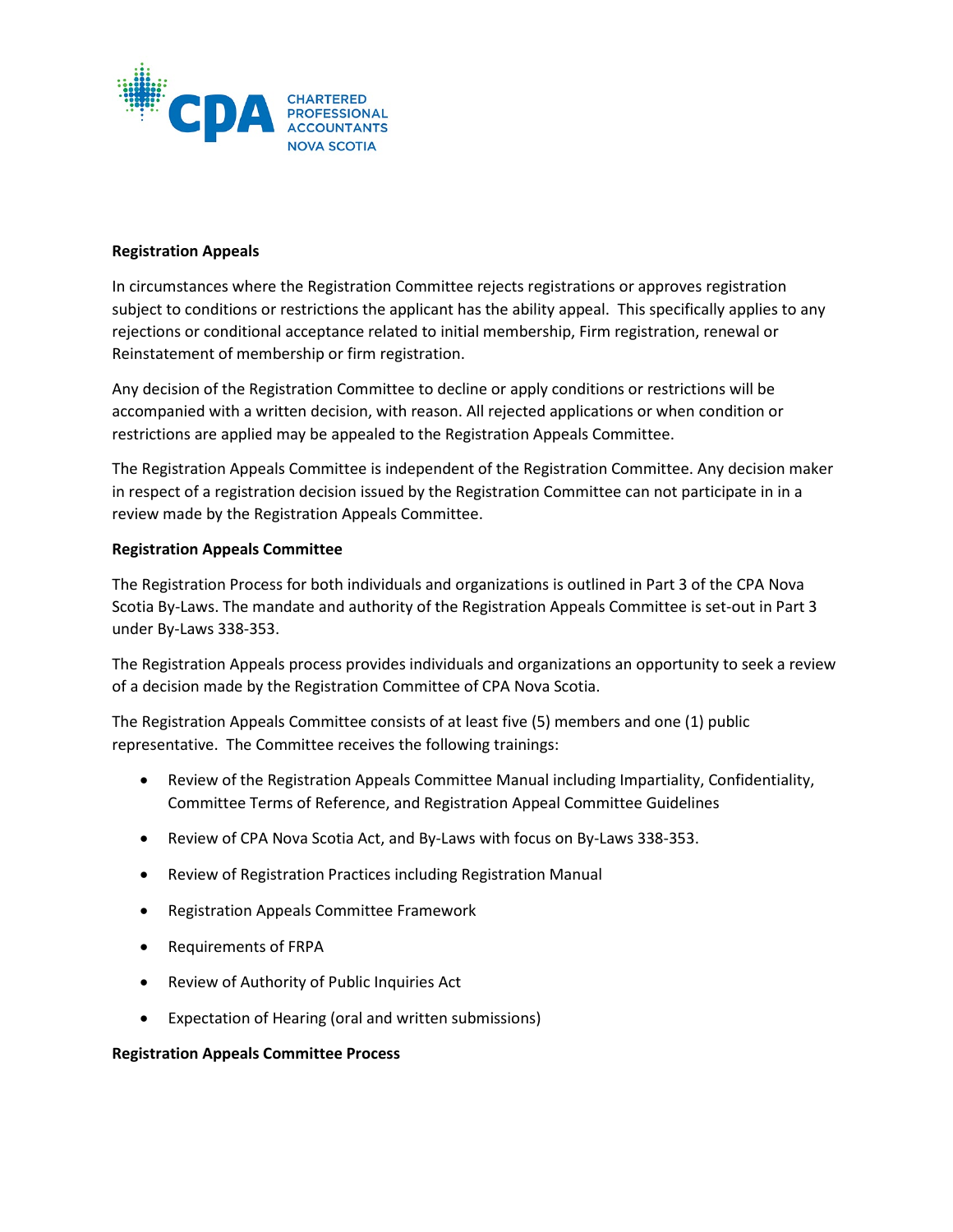

The process is initiated by the filing of The Notice of Appeal Form, which must be forwarded to CPA Nova Scotia within 30 days of receipt of the decision or notice being appealed. The process proceeds as follows:

- 1. When a Notice of Review Form is received, Staff will perform a bias check with the Registration Appeals Committee.
- 2. The Chair of the Registration Appeals Committee will schedule a hearing. Appropriate notice must be given to all parties. The Chair will consider the following, depending on the Appeal:
	- Any request for oral hearing.
	- How much time will be needed to prepare for a hearing.
	- How many witnesses or submissions will be required.
	- Any additional information or experts that may be required.
- 3. The Chair will collect all materials in which the decision was made and distribute the all the materials to the Appellant and CPA Nova Scotia.
- 4. Notify the appellant of the following in writing:
	- hearing date;
	- format of the hearing (oral or written submissions);
	- the reasonable opportunity, by way of this letter, to submit further information, following the receipt of the all materials (provided in Step 3), as per By-Law 341. Minimum 30 days is recommended; and
	- information that the written decision will be issued within 3 months following the hearing date.
- 5. Hold the Hearing, within 3 months of receipt of the Notice of Review Form.
- 6. Upon completion of the appeal, the committee may:
	- overturn the decision under appeal;
	- vary the decision under appeal; or
	- dismiss the appeal; and
	- may make an order for costs against a party.